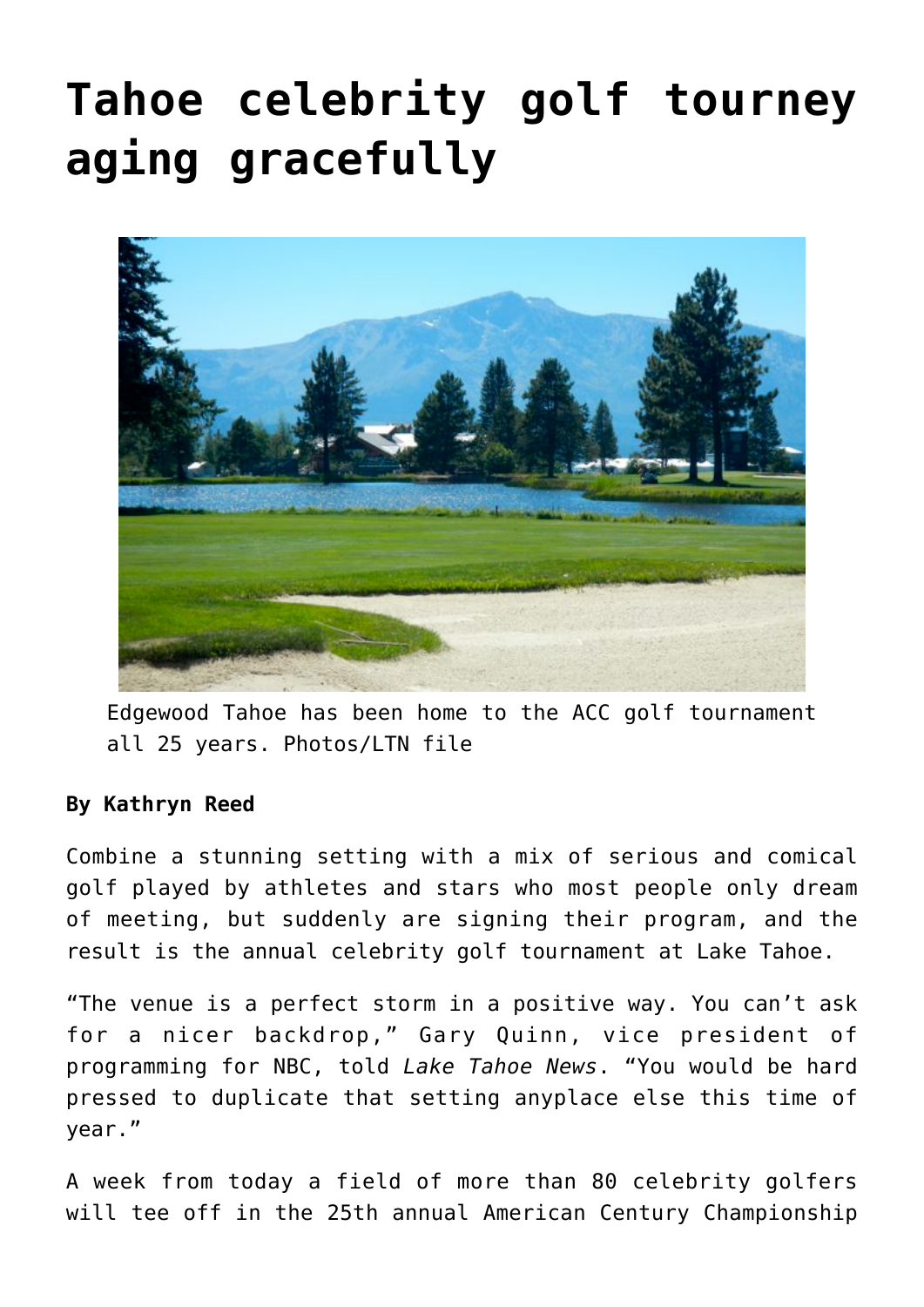golf tournament at Edgewood Tahoe in Stateline.

In this era of give me more, give me something bigger, better, new and different – making it to year 25 is an accomplishment. And everyone anticipates there being another 25 years.

Those who are intimately responsible for putting the event on attribute the success to the partnership of American Century (title sponsor since 1998), NBC, Harrah's, Lake Tahoe Visitors Authority and Korbel.



American Century Investments has been the title sponsor since 1998.

"I think it is partially the spirit of the destination and the people that has helped forge strong bonds and helps to support its long running success. It is the highlight of our summer, if not the entire year," Carol Chaplin, LTVA executive director, told *Lake Tahoe News*.

The five entities work closely to keep the feel of the tournament the same without having it get stale and introducing new elements that don't distract too much. That's a careful balance.

Edgewood Tahoe is another key player. While the privatelyowned golf course is embarking on developing a hotel on property, it means holes will be changed. They have been meeting with tournament officials about this for the last two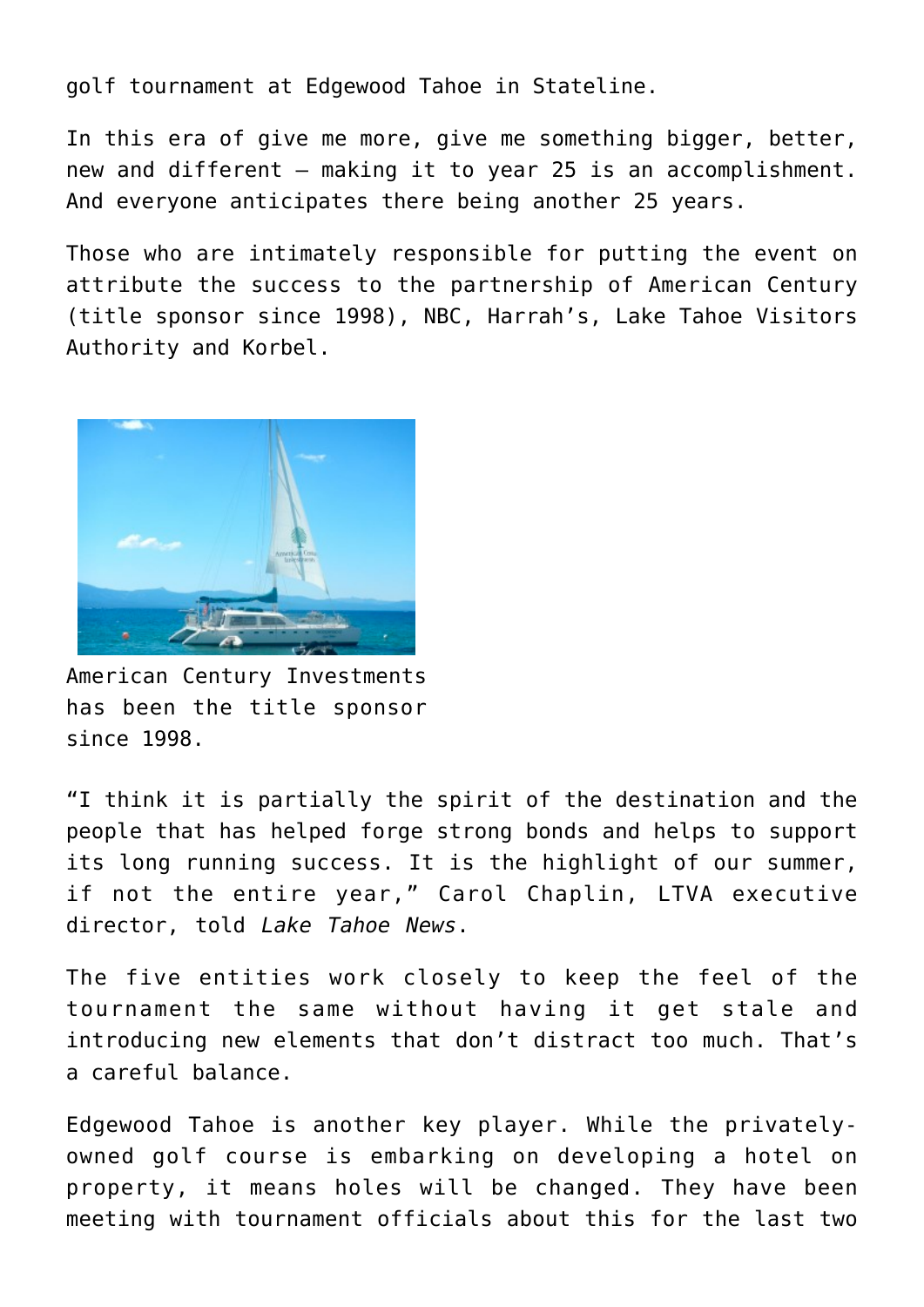years.

"They made contingencies so it won't impact our event. We have been thankful to them for being overcommunicative and letting us know what is going on," Quinn said. "We are excited about what it will become. It could be an added new component (to the tournament coverage) when it is done."

Success has not come without challenges. There was the year a truck lost its brakes on Highway 50, came barreling onto the course and landed in a creek on the third or fourth hole. Fortunately, no one was hurt.

Lightning has struck once, which caused everyone to scramble. Now NBC has someone on site to monitor passing storms.

The Angora Fire in 2007 also threatened to disrupt the tournament because no one knew how long it would last or if people would be in the mood for that kind of entertainment.

Charles Barkley and others toured the burn area. He gave \$100,000 to recovery efforts and took firefighters out to dinner.

Officials point to how the community has embraced the event. This is hardly just something tourists attend.



Jerry Rice often interacts with the gallery perched in the sand and on boats at Hole 17.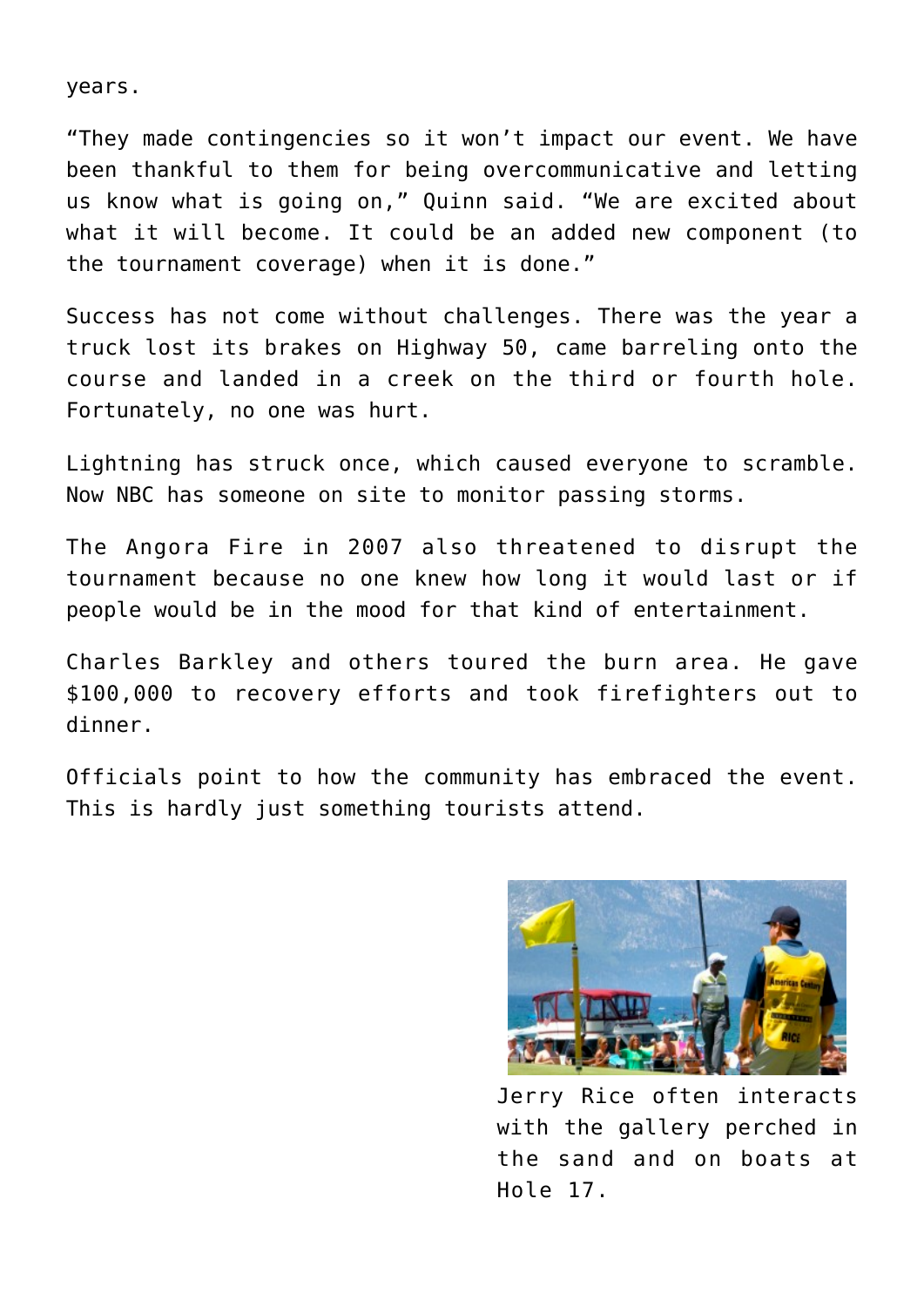"What has changed in the last seven years, maybe eight, it that it just seems the event has clicked in the community," Mike Milthorpe, tournament director for the past 23 years, told *Lake Tahoe News*. "People take vacation, there are more boats on 17. It's now *the* event in the community."

It's also an affordable family attraction. Ticket prices haven't been raised in at least 10 years. Crowds have been topping 40,000 in recent years, with attendance records regularly broken.

Still, it is a major moneymaker for the area.

"It has an annual economic impact estimated at \$15 million [per year] and is consistent with our economic vitality focus area of capitalizing on outdoor recreation and lifestyle," Lisa Granahan, Douglas County economic vitality manager, told *Lake Tahoe News*.

South Lake Tahoe City Manager Nancy Kerry said, "Equally as important are the lasting benefits from national television coverage promoting Lake Tahoe's South Shore to the nation. Viewers watching the event on television may be inspired to visit Lake Tahoe. NBC does a good job weaving in local stories, stunning photographs of our unparalleled beauty promoting the importance of protecting our natural resource. The end result is an event that significantly supports the economy, promotes the natural environment, and even provides donations to local charities."

According to the LTVA, the tournament since it started has:

- Brought in \$360 million to the community;
- \$600,000 to local charities and service groups;

• National media exposure exceeding \$120 million in value, which includes coverage in 168 media outlets.

The LTVA says there are 6.5 million TV viewers per year.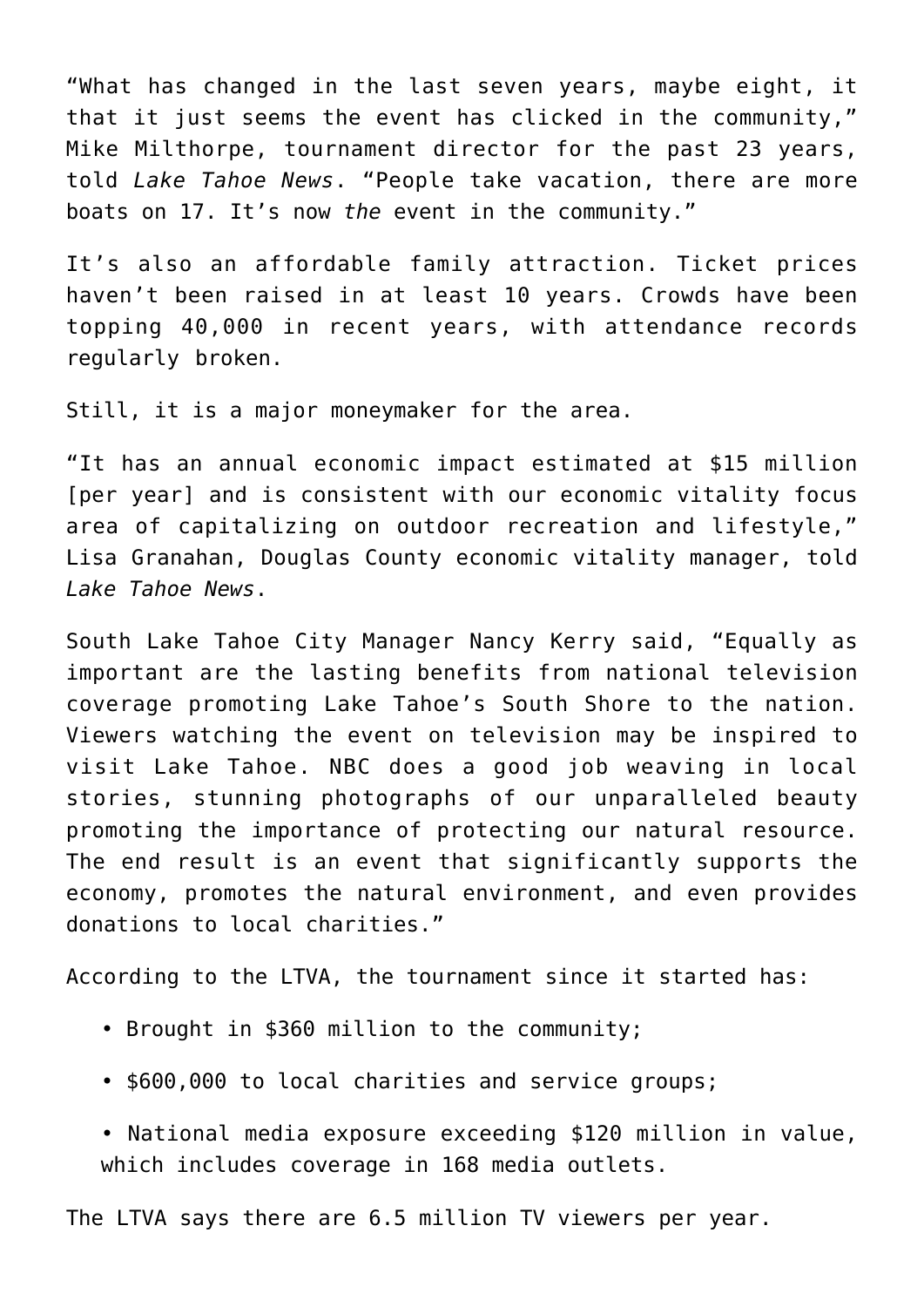"In the summer it is a challenging time because on the weekends people are out and about," NBC's Quinn said of getting people in front of televisions. "The audience has been fairly consistent. This is an unheard of made-for-TV event."

The Golf Channel re-airing the broadcast will double this year's coverage to 18 hours.

Pairings on Friday are based in large part on what plays well to viewers and on-site spectators – like having hall of fame pitchers in a foursome, or all the NASCAR guys together.

"We try to keep balance between the fun side because that is why they tune into a celebrity event, but some of these guys are very good golfers," Quinn said.



David Justice and most of the stars have no problems signing autographs and being included in selfies.

The same anchors are the ones who will be broadcasting the U.S. Senior Open this weekend for NBC.

Quinn also expects viewers will be interested in seeing Annika Sorenstam play with the guys. Sorenstam, who has a second home in Incline Village, is thought of as the best women's golfer of all time. She retired in 2008 after having won 72 LPGA tournaments, including 10 majors and 18 other international tournaments.